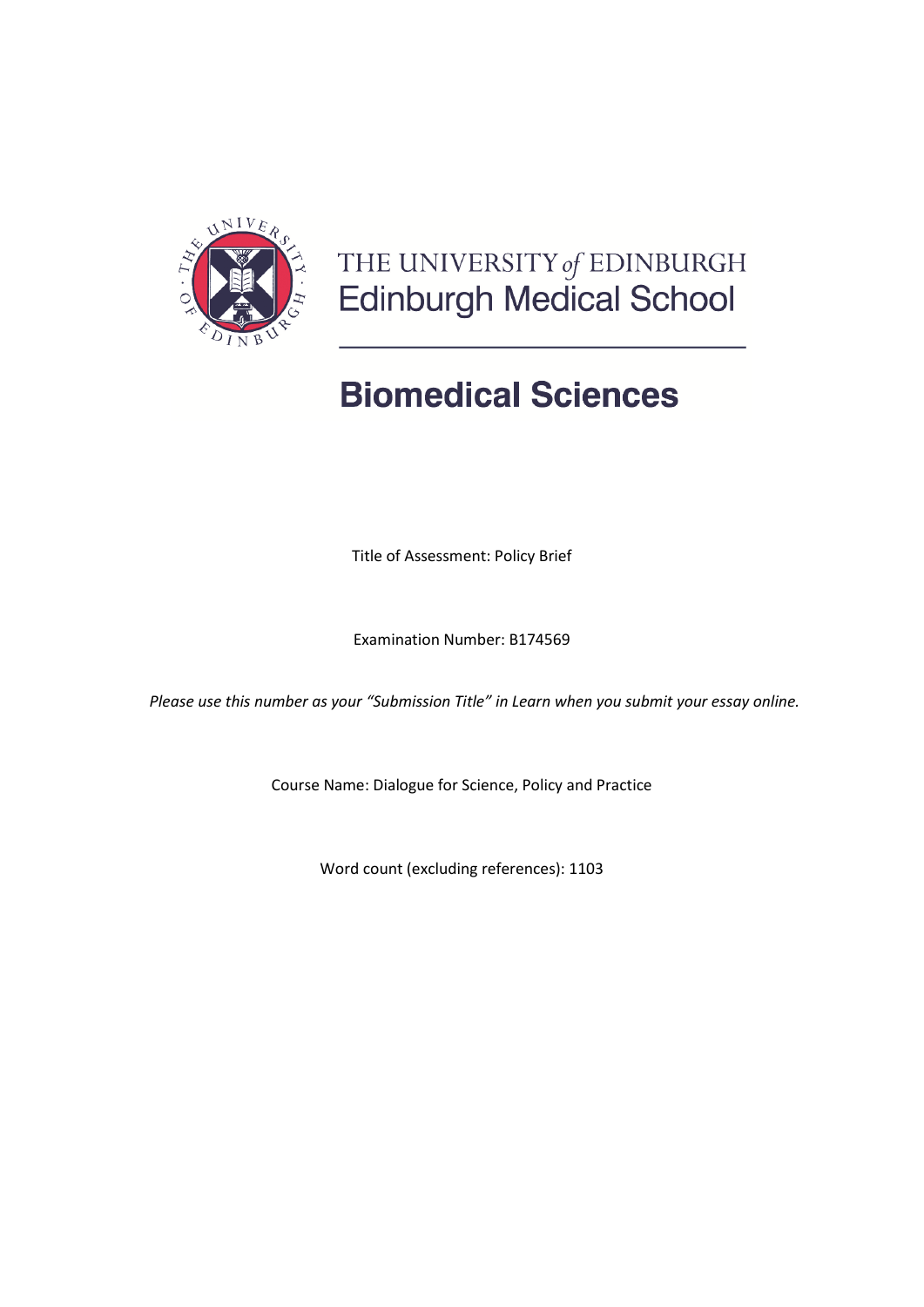# LESS RISK, MORE BENEFIT

# Transparency and Artificial Intelligence

# SUMMARY

Artificial intelligence (AI) performs many tasks for people, from navigation and medical diagnostics, to investment planning and customer service.<sup>1</sup> Though these technologies offer potential to do much more, recent setbacks<sup>2-6</sup> have renewed attention on the lack of clarity as to how AI makes decisions. Caution is warranted because a serious failure affecting human health or safety—perhaps in medical, financial, or self-driving tools—would erode public trust and undermine continued AI development.

Based on a 2018 House of Lords report<sup>1</sup> and other sources, this brief outlines essential AI features, and offers four broad recommendations to reduce risk and maintain public confidence. **Page 3 presents specific actions for government, industry, and academic publishers.**

- 1. Improve methodological transparency
- 2. Improve data literacy, consumer transparency, and control
- 3. Diversify the AI workforce
- 4. Build and maintain diverse datasets and improve access for individuals and start-up developers

### What is AI?

**Artificial intelligence (AI)** refers to technologies that can 'perform tasks that would otherwise require human intelligence'.<sup>7</sup> AI systems follow a sequence of logical steps called an **algorithm** that sorts and compares data to find the desired output, such as the solution to a problem.

# How Does AI Work?

A human programmer trains an AI system using a **dataset** with known solutions, adjusting the algorithm to meet performance goals. The programmer then tests the system on a new dataset, which also has known solutions. A system passes the test may then operate without human supervision, on datasets without known solutions.

Older AI systems use the same algorithm unless updated by a human programmer. Most modern AI systems have a particularly important skill: they can learn from new data and adjust the algorithm without human supervision. This type of AI is called **machine learning**.

#### IN THE NEWS (23 FEB 2021):

# IBM LOOKS TO SELL OFF WATSON HEALTH

*Wall Street Journal* **reports four challenges for AI in healthcare:<sup>2</sup>**

- **Absence of data collection standards limits broad applicability**
- **Projects often overly ambitious**
- **AI developers lack expertise in healthcare operations**
- **Available datasets do not capture features relevant to complex conditions**

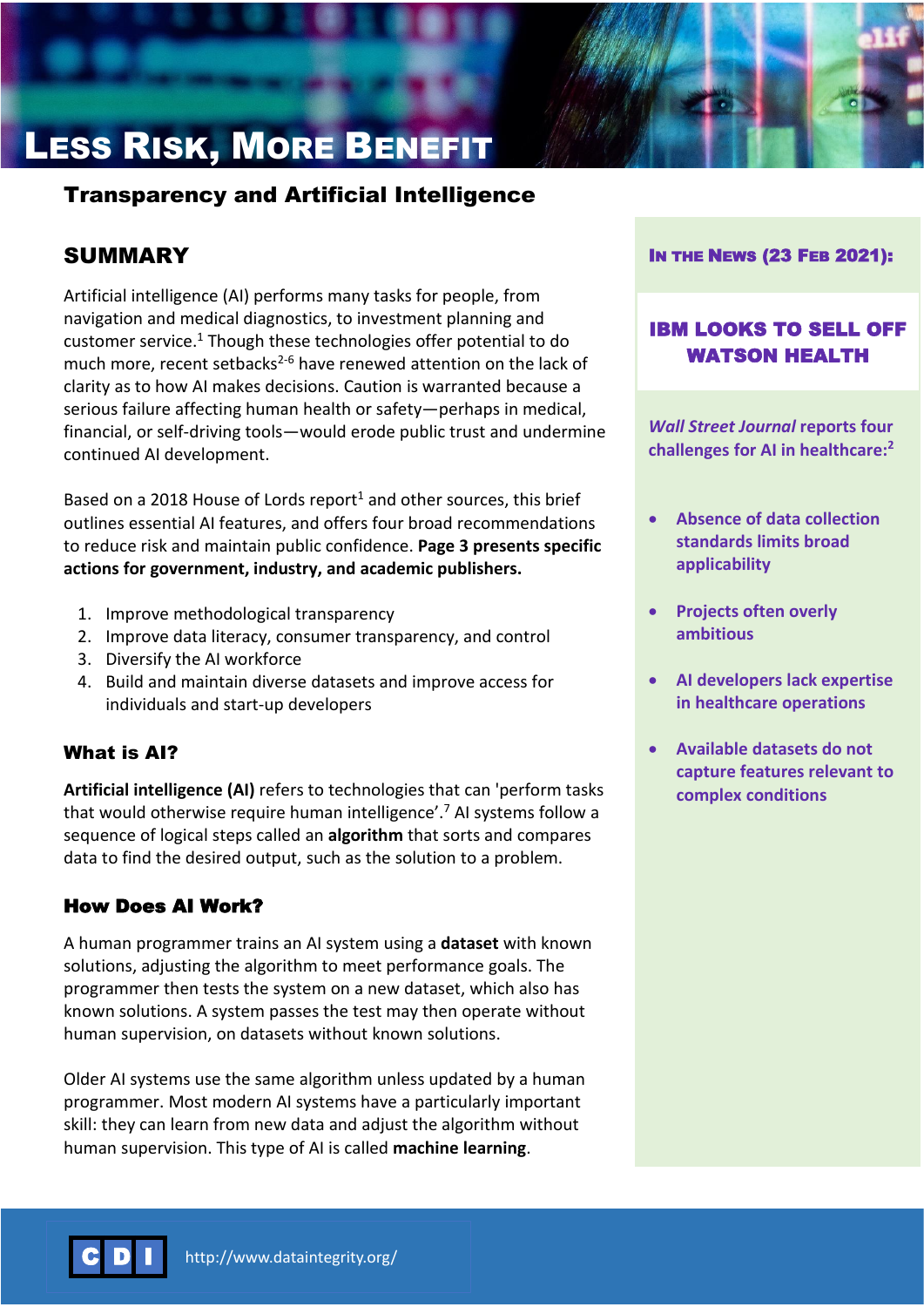# Challenges and Opportunities

## Measuring Performance

AI systems do not make correct decisions every time—but neither do humans. Measuring AI performance is difficult because of the different purposes and risks of each new tool, and even after decades of research, a 'widely used and accepted set of metrics remains elusive'.<sup>8</sup>

In general, AI performance is measured by the percentage of problems solved correctly, with penalties for wrong answers increasing in highstakes cases. Some AI tools perform better than human experts, such as image processing tools that diagnosis certain cancer types.<sup>2</sup> For other proposed applications, researchers have had trouble trying to reproduce important results, raising questions of reliability.<sup>5,6</sup>

Deciding when AI performance is good enough for commercial use is not a purely technical question. Consider self-driving cars. Each year, humans cause roughly 1.35 million traffic deaths worldwide.<sup>9</sup> How much better should AI be for society to accept its risks? What criteria are appropriate for judging when AI has met this standard?

### Machine Decisions, Human Bias

Human judgment is also relevant to adjusting the algorithm. Algorithms can reproduce human biases presented in the training data. Machine learning tools can amplify these biases, or learn new ones.<sup>4</sup> Is society ready to trust AI to learn without human supervision?

### Transparency: Machine Decisions, Human Review

Recent commercial setbacks have renewed attention on these questions of performance, reliability, and bias. Whilst the largest companies can afford to forge ahead with 'moon shots', industry has generally recognized that less ambitious tools will offer greater gains until AI technologies are better understood. $2,3$ 

Thus, greater productivity may be achieved with attention to technical transparency and intelligibility, two standards with the same broad aim of understanding an AI system's decision-making process. Academic researchers also generally support methodological transparency, to the extent possible where data access may be restricted for privacy or proprietary reasons. 10

## KEY TERMS

- **Artificial Intelligence (AI):** *Technology that can perform tasks otherwise requiring human intelligence*
- **Algorithm:**  *A sequence of logical steps, usually applied through a computer to solve a problem or make a decision*
- **Dataset:** *A collection of data, often in table form*
- **Machine Learning:** *A type of AI that can learn from new data without human supervision*
- **Technically Transparent:** *A human expert can identify and describe each process, rule, and data input that an AI system uses to make a decision*
- **Intelligible:**

*The general processes an AI system uses to make a decision can be explained in lay terms; a less restrictive standard than technical transparency*

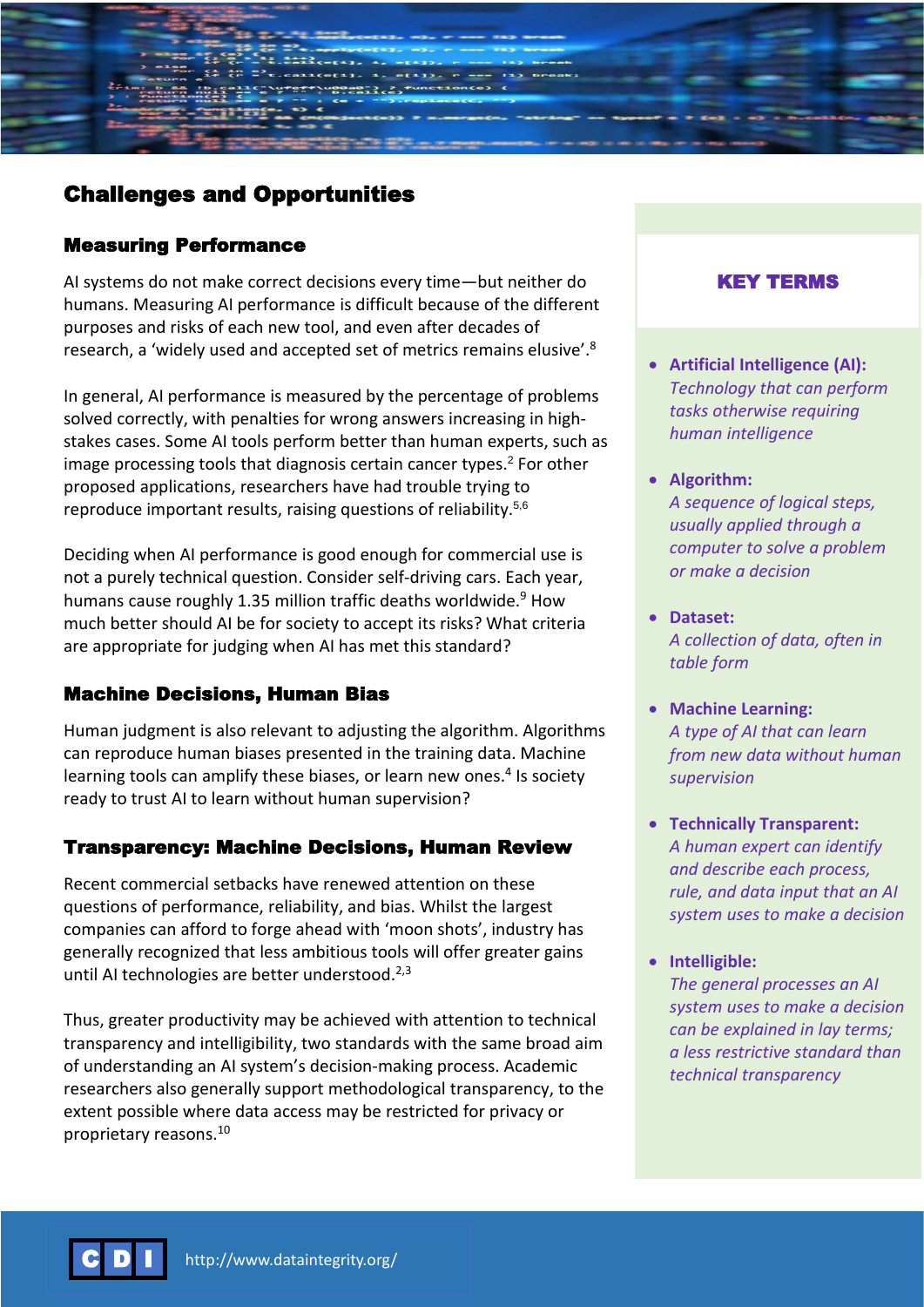

# KEY RECOMMENDATIONS

Actions supported by the House of Lords report<sup>1</sup> and other sources are indicated with citations.

|                                                                                                                      | Government                                                                                                          | Industry                                                                                              | <b>Academia/Publishers</b>                                                                                         |
|----------------------------------------------------------------------------------------------------------------------|---------------------------------------------------------------------------------------------------------------------|-------------------------------------------------------------------------------------------------------|--------------------------------------------------------------------------------------------------------------------|
| 1. Improve<br>methodological<br>transparency.                                                                        | Require technical<br>transparency when<br>human health and safety<br>are at stake $1$                               | <b>Build AI capabilities in</b><br>less ambitious projects <sup>2,3</sup>                             | Improve transparency in<br>manuscripts, including<br>disclosure of source code<br>and training data <sup>5,6</sup> |
|                                                                                                                      | Enforce and extend 'right<br>to explanation'<br>provisions, <sup>1</sup> as in the UK's<br>Data Protection Act 2018 | Establish methods for<br>measuring and improving<br>consistency across<br>datasets <sup>2,3,5,6</sup> | Establish methods for<br>measuring and improving<br>consistency across<br>datasets <sup>2,3,5,6</sup>              |
|                                                                                                                      | Incentivize reproducibility<br>studies $3,5$                                                                        | Incentivize reproducibility<br>studies <sup>5,6</sup>                                                 | Incentivize and publish<br>reproducibility studies <sup>5,6</sup>                                                  |
| 2. Improve data<br>literacy,<br>consumer<br>transparency,<br>and control.                                            | Add data literacy to the<br>computing curriculum in<br>general education <sup>1</sup>                               | Inform consumers when<br>they encounter AI in<br>products and services <sup>1</sup>                   | Support data literacy<br>efforts in general<br>education <sup>1</sup>                                              |
|                                                                                                                      | Enforce GDPR's data<br>portability requirements <sup>1</sup>                                                        | Support GDPR's data<br>portability requirements <sup>1</sup>                                          | Support GDPR's data<br>portability requirements <sup>1</sup>                                                       |
| 3. Diversify the AI<br>workforce.                                                                                    | Incentivize workforce<br>diversification<br>domestically and extend<br>Tier II visas for AI skills <sup>1</sup>     | Prioritize workforce<br>diversification, including<br>leadership positions                            | Prioritize workforce<br>diversification, including<br>leadership positions                                         |
| 4. Build and<br>maintain diverse<br>datasets and<br>improve access<br>for individuals<br>and start-up<br>developers. | Engage with under-served<br>populations to support<br>diversification of available<br>datasets <sup>1,2,4-6</sup>   | Support diversification of<br>available datasets <sup>1,2,4-6,10</sup>                                | Support diversification of<br>available datasets <sup>1,2,4-6,10</sup>                                             |
|                                                                                                                      | Support data access for<br>individuals and small- and<br>medium-sized businesses <sup>1</sup>                       | Support access to<br>publicly sourced data and<br>derivative applications <sup>1</sup>                | Support access to<br>publicly sourced data and<br>derivative applications <sup>1</sup>                             |
|                                                                                                                      | <b>Build and link authorized</b><br>and secure open<br>databases <sup>1-3,5,6,10</sup>                              | <b>Build and link authorized</b><br>and secure open<br>databases <sup>1-3,5,6,10</sup>                | <b>Build and link authorized</b><br>and secure open<br>databases <sup>1-3,5,6,10</sup>                             |